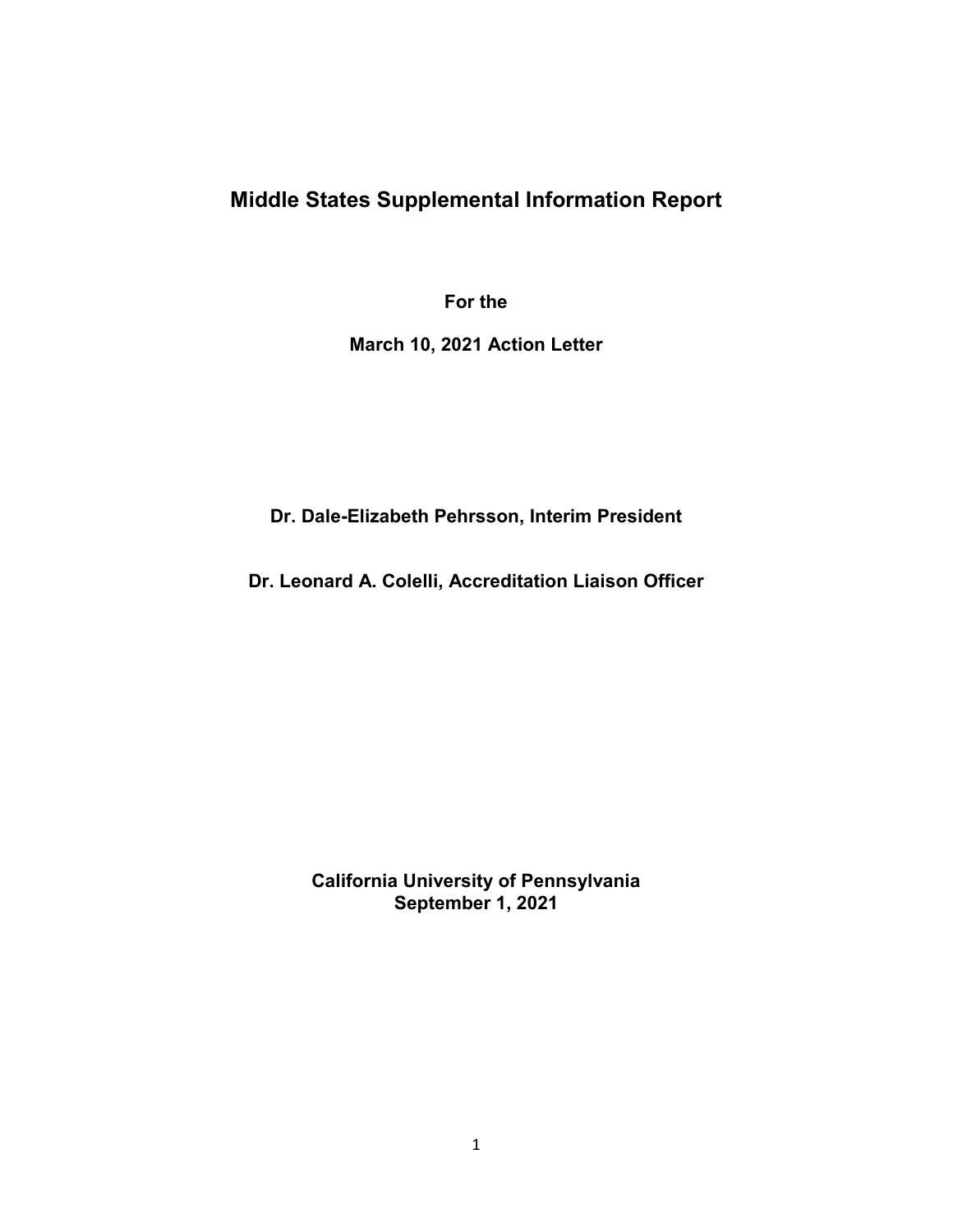#### **Introduction**

California University of Pennsylvania submitted a "Self-Study" reaffirmation of accreditation report and "Evidence Inventory" in February 2020 and hosted a virtual evaluation team visit from Tuesday, September 22, through Friday, September 25, 2020. The "Visiting Team Evaluation Report" was received on October 9, 2020, factual corrections were provided on October 19, 2020, and the final evaluation report was received soon after. Our "Substantive Response Report" was submitted on October 26, 2020.

In the introduction of that report, we thanked PASSHE observer Donna Wilson, visiting team chair Kathryn Foster, and all evaluation team members for their dedicated and collegial interactions with our Cal U campus and local community during the fifty virtual meetings in which they participated. We were also pleased to read that the evaluation team was impressed with our self-study process and products, indicating that the self-study report was "clear and insight-filled," "the evidence inventory is voluminous," and "Cal U provided abundant information and documentation."

We also noted that the team was equally impressed with how "Cal U leveraged the Middle States process, especially in the past three years, to make measurable improvements in areas subject to the standards. Perhaps none is more impressive than design and implementation of a robust and still-maturing assessment program" and "how diligently the campus dedicated itself and how that diligence has led to insights and culture change" making it a "role model for institutional hosts."

Progress updates also were provided for one Standard I suggestion, one Standard IV suggestion, one Standard V suggestion, three Standard VI suggestions, and two Standard VII suggestions. Additionally, we provided a brief progress update about one Standard VII recommendation specifically related to the development of a new "Shared Governance Decision-Making Matrix Tool" requested by action item 3.b below.

During its March 4, 2021, Middle States Commission meeting, the Commission acted to:

- 1. Acknowledge receipt of our self-study report.
- 2. Note that the institution hosted a virtual site visit in lieu of an on-site visit in accordance with United States Department of Education (USDE) guidelines published March 17, 2020.
- 3. Postpone a decision and request a supplemental information report, due September 1, 2021, documenting evidence:
	- a. Of the sufficiency of planning and resources to fulfill its mission and goals and to support its educational and programs (Standard VI), and
	- b. Of a clearly articulated and transparent governance structure that outlines roles, responsibilities, and accountability for decision-making by each constituency (Standard VII).
- 4. Direct a follow-up team visit following submission of the supplemental information report.
- 5. Note the visit will also fulfill the verification requirements of the USDE guidelines.
- 6. And indicate that upon reaffirmation of accreditation, the next evaluation visit is scheduled for 2027-28.

The Commission's Action Report was received on March 10, 2021.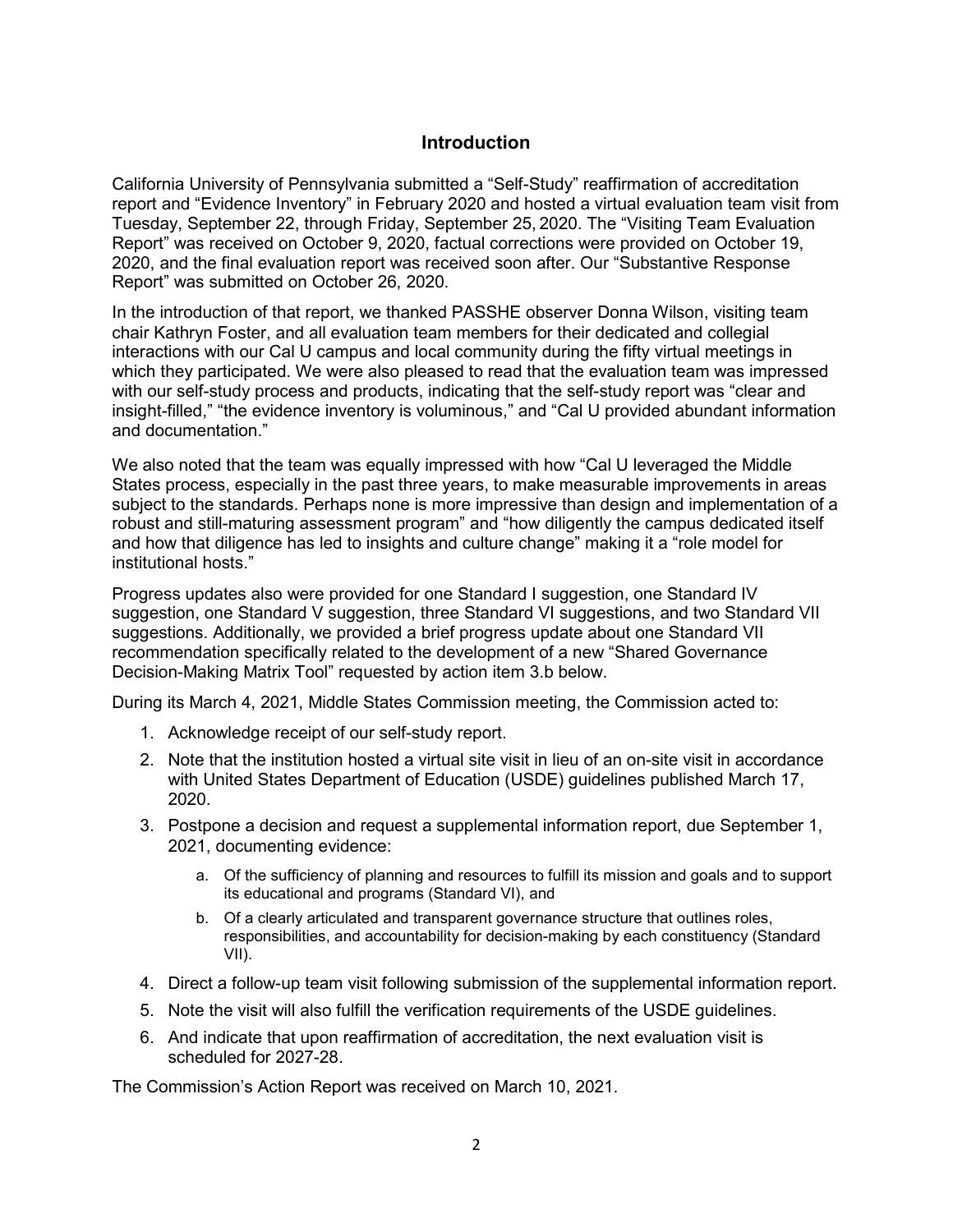The format for evidence inventory exhibits is: Standard (Roman).Criterion (Arabic).sequence within Criterion (Arabic). Example: **(VI.8.1)** Standard VI, Criterion 8, Exhibit 1.

#### *Standard VI: Sufficiency of Planning and Resources*

During fiscal year 2020-21, California University of Pennsylvania made significant progress in improving our "sufficiency of planning and resources to fulfill its mission and goals and to support its educational purposes and programs." We finished our fiscal year with a surplus of over \$5.6 million added to our E&G unrestricted operating and plant net assets. While our auxiliary unrestricted operating and plant funds had a deficit of almost \$2.3 million, had we been able to recognize the American Rescue Plan Act (ARPA) funds of \$6.3 million as income to supplement our lost revenue, we would have ended with a surplus of approximately \$4 million added to our auxiliary net assets. The ARPA dictated that the university could only recognize as institutional income the same dollar amount paid to students from the student portion of the funds. Since we are awarding the student funds in fiscal year 2021-22, the University will be able to record the revenue and expects to end the new fiscal year with the \$4 million auxiliary surplus.

In our Middle States Substantive Response Report dated October 26, 2020, we outlined initiatives we were taking to enhance enrollment, revenue growth and expenditure savings. Following is an update on each of those initiatives.

#### *Educational Partnerships*

As part of the work of the Pricing Strategy Task Force, Cal U created Educational and Non-Educational Alliance Partnerships **(VI.8.1)** to offer current degree programs, certificates and credentialing programs with specific pathways based on needs and educational goals. To date, we have seven signed agreements that will commence this fall. Among them are Westmoreland County Community College, Washington Health System, and the University of Pittsburgh Medical Center and an additional twelve are pending. We continue to work with the Pennsylvania Community College system as well as others to provide pathways for meeting employment needs in Pennsylvania.

## *Right-Sizing our Faculty to Student FTE Ratio*

In our October 2020 response, we reported our progress on right-sizing our faculty to student FTE ratio as follows: We have reduced our faculty FTE from 330 (Fall 2018) to 315 (Fall 2019) to our current Fall 2020 target of 291 FTE with a 2020-21 annualized faculty FTE target of 286. As an update, our actual 2020-21 annualized faculty FTE result was 282; exceeding our target by 4 FTE. The projected fall 2021 FTE is about 270.

Cal U is also currently sharing faculty with Edinboro University (1.0 FTE) and Clarion University (0.25 FTE) to improve faculty resource sharing as a result of our pending integration with these universities as described below in the "System Redesign/Integration" section. Additionally, Cal U is now more seamlessly enrolling students at Clarion and Edinboro universities so they can progress toward degree completion in a more efficient manner.

Some faculty are also shared with other PASSHE universities in support of system redesign and student success efforts.

## *COVID-19 Impact on Financials*

The global pandemic has impacted the financial picture at Cal U as institutions of higher education throughout the country made decisions to protect their students, faculty, and staff.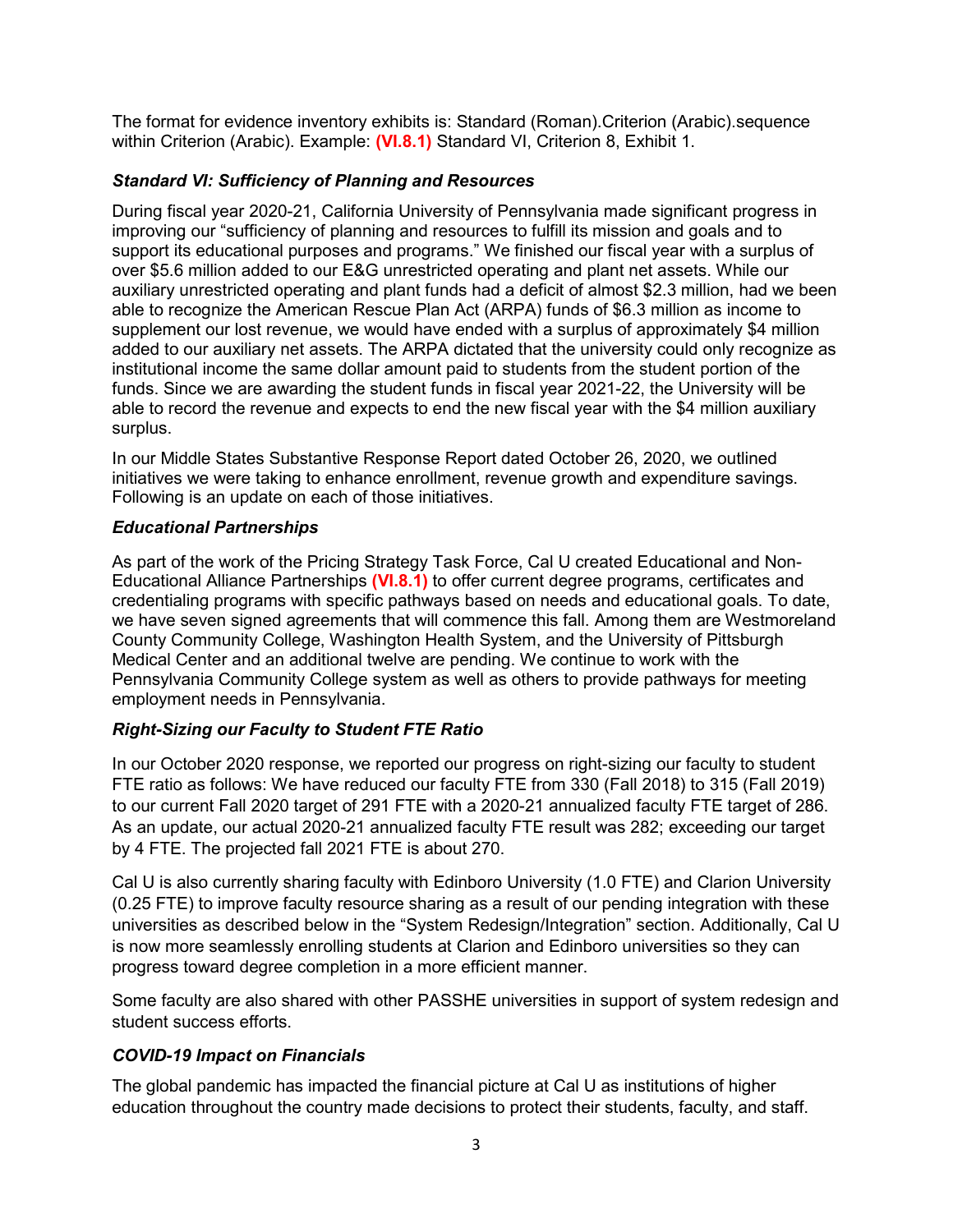In fiscal year 2020-21, Cal U operated remotely for the fall 2020 semester. This decision, while made to protect the health and safety of the entire University community, carried significant repercussions to the budget. With no students returning to campus, the residence halls remained closed, no dining or parking income was generated, and other student fees were reduced by 50%. For the spring 2021 semester, we had very limited residence hall occupancy and dining meal plans of approximately 600 students. Our student fees remained reduced to 50%, and most classes were held via remote instruction, except those requiring experiential (e.g., laboratory) classes or with a program accreditation mandate.

Lost revenue was significant. At the time of our October 2020 response report, we projected a \$7.8 million deficit for auxiliary enterprises. However, with the help of the Coronavirus Response and Relief Supplemental Appropriations Act (CRRSAA) funds, we were able to reduce that deficit to \$2.3 million.

#### *University Net Position*

Note 15 in the previously provided financial statements lists the various components of unrestricted net position and states, "The State System does not require the university or its member universities to fund compensated absences or postretirement benefit net asset deficits." If one considers the change in net position (excluding these unfunded liabilities), a clearer picture of the University operating change in net position is displayed.

This view shows the balance for these categories holding steady or increasing since the last Middle States review, reaching its highest level in FY 2018. The current Unrestricted Net Assets **(VI.8.2)** have been updated with the results of FY 2020/2021 showing total unrestricted net assets increasing by approximately \$3.4 million.

#### *System Redesign/Integration*

Detailed in Standard VI, the Pennsylvania State System of Higher Education announced efforts to embark on a System Redesign that will transform the way its universities do business and respond to the challenges facing public higher education not only in Pennsylvania, but across the nation.

At its July 14, 2021 convening, the Board of Governors approved the integration of California, Clarion and Edinboro universities effective July 1, 2022. Based on the Financial Analysis **(VI.8.3 pgs. 21-24)** performed by Deloitte Touche Tohmatsu Limited, it appears that the integration will strengthen the financial sustainability of all three schools.

#### *Standard VII: Clearly Articulated and Transparent Governance Structure outlining roles, responsibilities, and accountability of decision-making by each constituency*

As previously indicated in our Self-Study Report, during the spring 2019 semester, Cal U conducted an AAUP Shared Governance survey to assess their perception of our governance process. One hundred and eighty-eight respondents (99 faculty and 89 staff) identified a large gap in perception of shared governance by faculty and staff, particularly in areas of communication with administration and trust of strategic decision-making, such as long-range planning, budgeting, and personnel decisions, including the selection of senior level university administrators. More than half of the faculty and staff surveyed did not feel their voices have been properly solicited or appreciated, indicating the need for improved communication and trust among all parties, with greater improvement in joint communication to inform better administrative decision-making.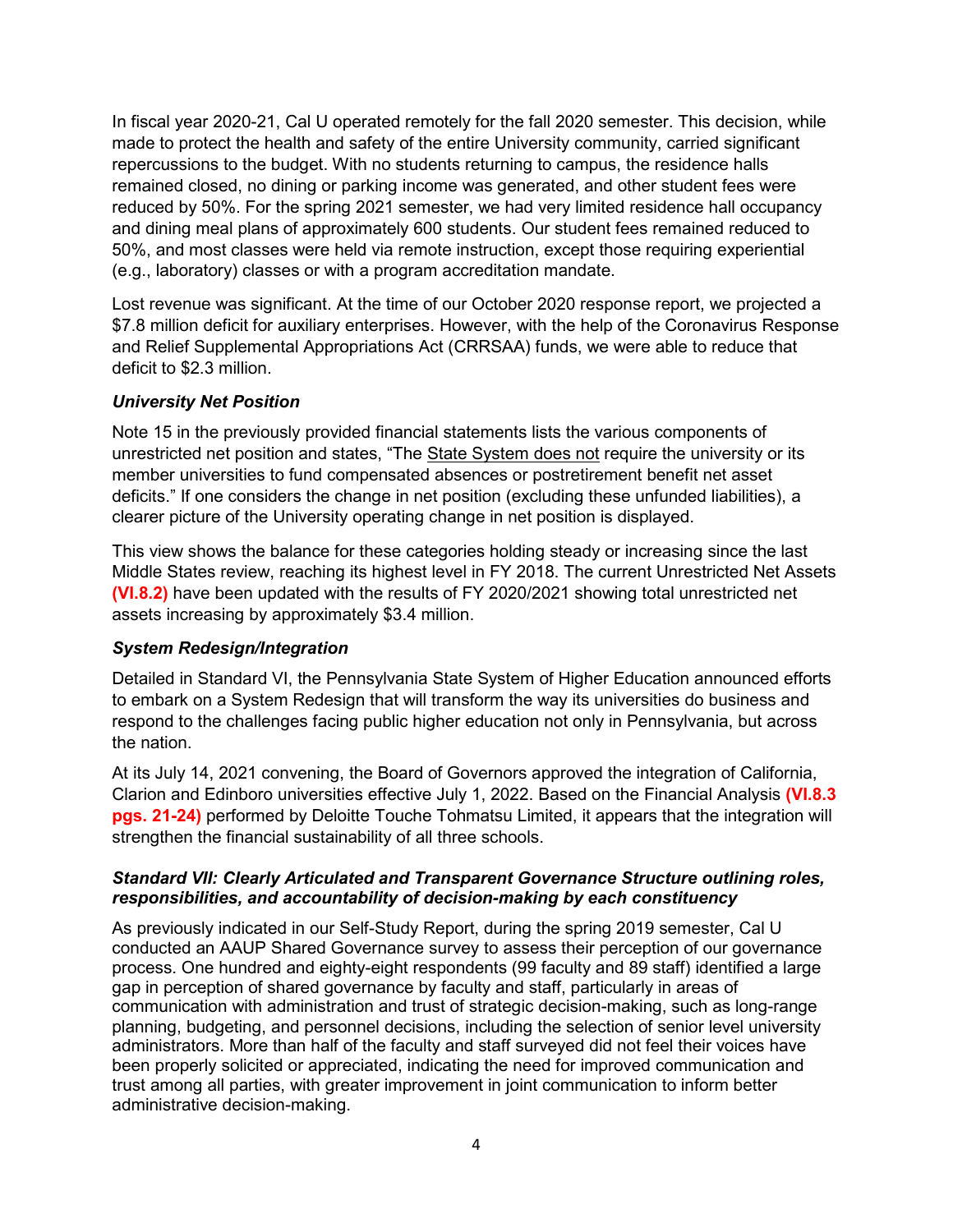One of our Standard VII Self-Study "opportunities for improvement and innovation" described our current governance model as three silos (faculty, student, and staff) with information flowing vertically to Cabinet vice presidents associated with each governance silo and no formal opportunity for cross communication between silos. There was also some confusion about which faculty committee (APSCUF or the University Curriculum Committee) is the highest level of their governance silo. Additionally, Cal U also has an operating "Faculty Senate" which is not part of the revised governance model we presented to the Middle States Commission in our 2017 Monitoring Report.

During the spring and summer 2021, we reconvened a mini version of our original Shared Governance Taskforce with charges to:

- 1. Consider returning the Faculty Senate to our official Cal U Governance Structure **(VII.1.1)**,
- 2. Improve communication by mitigating our existing governance silos with the creation of a strategic level deliberative governance committee call the *University Senate* **(VII.1.1)**,
- 3. Develop University Senate Bylaws **(VII.1.2)** which defines membership from each governance silo (faculty, staff, students) and administration and also includes rotating University Senate leadership positions (President, Vice President, Secretary) each year from faculty, staff, and administration membership, and
- 4. Create a Shared Governance Decision-Making Matrix **(VII.1.3)** clearly articulating the roles, responsibilities, and accountability of each decision-making constituency.

The VII.1 – 3 evidence documents are submitted in draft form. During the first half of the fall 2021 semester, our Mini Shared Governance Taskforce will implement a focused "Communication and Review Process" of proposed changes with our governance entities including academic departments, college councils, university-wide curriculum committee, APSCUF (faculty union), Faculty Senate, Student Government, Staff Leadership Council, and the president's Cabinet. These governance entities will be asked to review and provide feedback (input), the Cabinet will be asked to review and "decide," and our Council of Trustees (COT) will be asked for final "approval" of these changes per the "Shared Governance Decision-Making Matrix" during their December 2021 quarterly meeting. If approved, an initial University Senate meeting also will be scheduled soon after this COT meeting.

# **Conclusion**

Cal U has been aggressively implementing processes to improve compliance with the MSCHE Standard VI requirement (sufficiency of resources to fulfill our mission and goals and support our educational purposes and programs) identified by our September 22 - 25, 2020, virtual evaluation team.

Our financial results for FY 2020-21 permitted us to add to our unrestricted net assets, we exceeded our annualized FTE faculty target for FY 2020-21, we were successful in signing seven educational partnership agreements and have several more in discussion, and our sustainability efforts will not end here. As we keep students and their success at the center of all we do, we will continue to enhance our efficiencies by sharing resources both human and technological, investing in the needs of our students and the commonwealth, and adapting to the pivoting role of higher education.